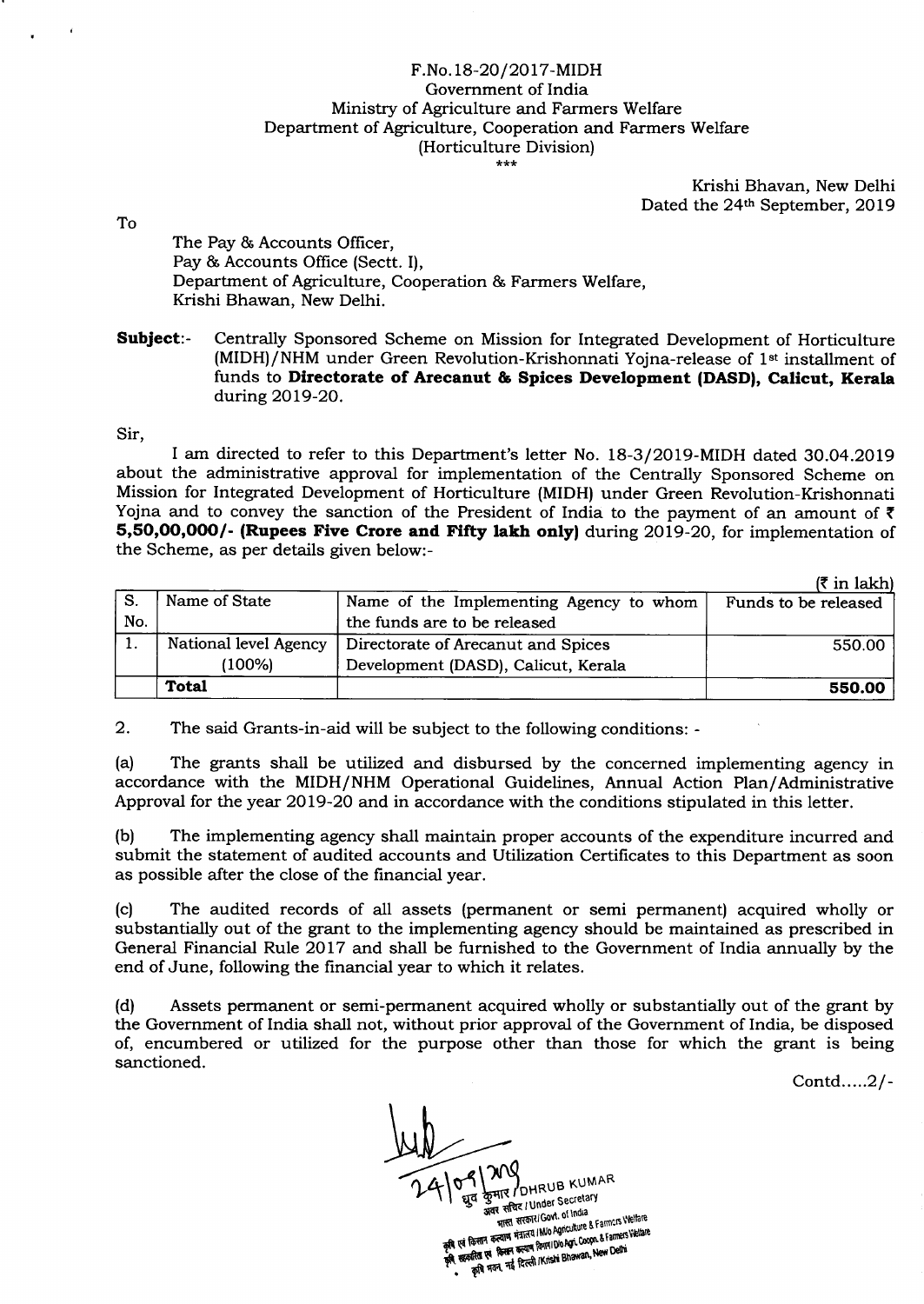(e) The accounts of the implementing agency shall be open to Internal Audit of the Principal Accounts Officer, Department of Agriculture, Cooperation and Farmers Welfare as well as the Statutory Audit by the Comptroller & Auditor General of India at his discretion and he shall have the right to demand the production of books, accounts, connected vouchers and other documents and papers in this regard.

(0 The concerned implementing agency shall furnish the physical and financial progress report to this Department on monthly basis in the prescribed format.

(g) The Implementing Agencies will follow other terms and conditions contained in the General Financial Rules 2017, as amended from time to time.

(h) Any unspent balance of grant, which is not spent for the purpose for which it is sanctioned during the financial year shall be refunded to the Government of India or adjusted for further utilization at the end of the financial year. The funds shall be transferred electronically through RTGS System/Demand Draft to the Implementing Agencies.

(i) All grantee institutions shall submit Utilization Certificates in prescribed proforma (GFR-12A) on PFMS [Rule 86(6)].

0) The Further use of Grants in Aid being released by this sanction Order, is to be done through EAT module of PFMS. The Utilization Certificate not supported by the EAT module data is likely to be rejected and expenditure is not to be treated as regular. The agency would be forced to refund the amount received as the expenditure not appearing in EAT module data is not to be taken as expenditure incurred in accordance with the terms and conditions of this Sanction Order.

| Demand No. 1 (Plan)    | $(3 \in \mathbb{R}^2)$                             |                      |
|------------------------|----------------------------------------------------|----------------------|
| <b>Head of Account</b> | Description                                        | Funds to be released |
| $MH - 2401$            | Crop Husbandry                                     |                      |
| 00.119                 | Horticulture & Vegetable Crops                     |                      |
| 55                     | Green-Revolution-Krishonnati Yojna                 |                      |
| 04                     | Mission for Integrated Development of Horticulture |                      |
| 550431                 | Grants-in-aid - General                            | 411.40               |
| 789                    | Special Component Plan for Scheduled Castes        |                      |
| 34                     | Green-Revolution-Krishonnati Yojna                 |                      |
| 04                     | Mission for Integrated Development of Horticulture |                      |
| 340431                 | Grants-in-aid-General                              | 91.30                |
| 796                    | Tribal Area Sub-Plan                               |                      |
| 36                     | Green-Revolution-Krishonnati Yojna                 |                      |
| 04                     | Mission for Integrated Development of Horticulture |                      |
| 360431                 | Grants-in-aid - General                            | 47.30                |
| <b>Total</b>           |                                                    | 550.00               |

3. The expenditure shall be debited to the following Head of Account:-

Responsibility for ensuring/benefits as mentioned above solely lies with the State Horticulture Mission/Implementing Agency and it should be reflected in the progress report and post the data accordingly in NHM website also.

Contd......3/-

AR / DHRUB KUMAR अवस्था DHRUB<br>अवस्थानिय / Under Secretary र सचिद। Under Secretary<br>भारत सरकार। Govt. of India र सचिद / Under Journalist Seminary Welfare<br>भारत सरकार/Govt. of India<br>हत्याण मंत्रातय / Mio Agnculture & Farmers Welfare<br>हत्याण मंत्रातय किर्णा! Dio Agri. Coopn. & Farmers Welfare THE TREAT ION'L ONE & Farmers Venicus<br>The factor of the Samuel Michael Coope & Farmers Vellare<br>The factor of the Samuel Coope of Coope & Farmers Vellare<br>RESORT OF THE TREAT A INTENSI BRAYAR, New Delhi केसान कल्यान मंत्रालय harri Do Agi. Coopa. 8 rannous<br>गरिता एवं किसान कल्यान विद्यान Do Agi. Coopa. 8 rannous<br>कृषि भवन, नई दिल्ली /Krishi Bhawan, New Delhi